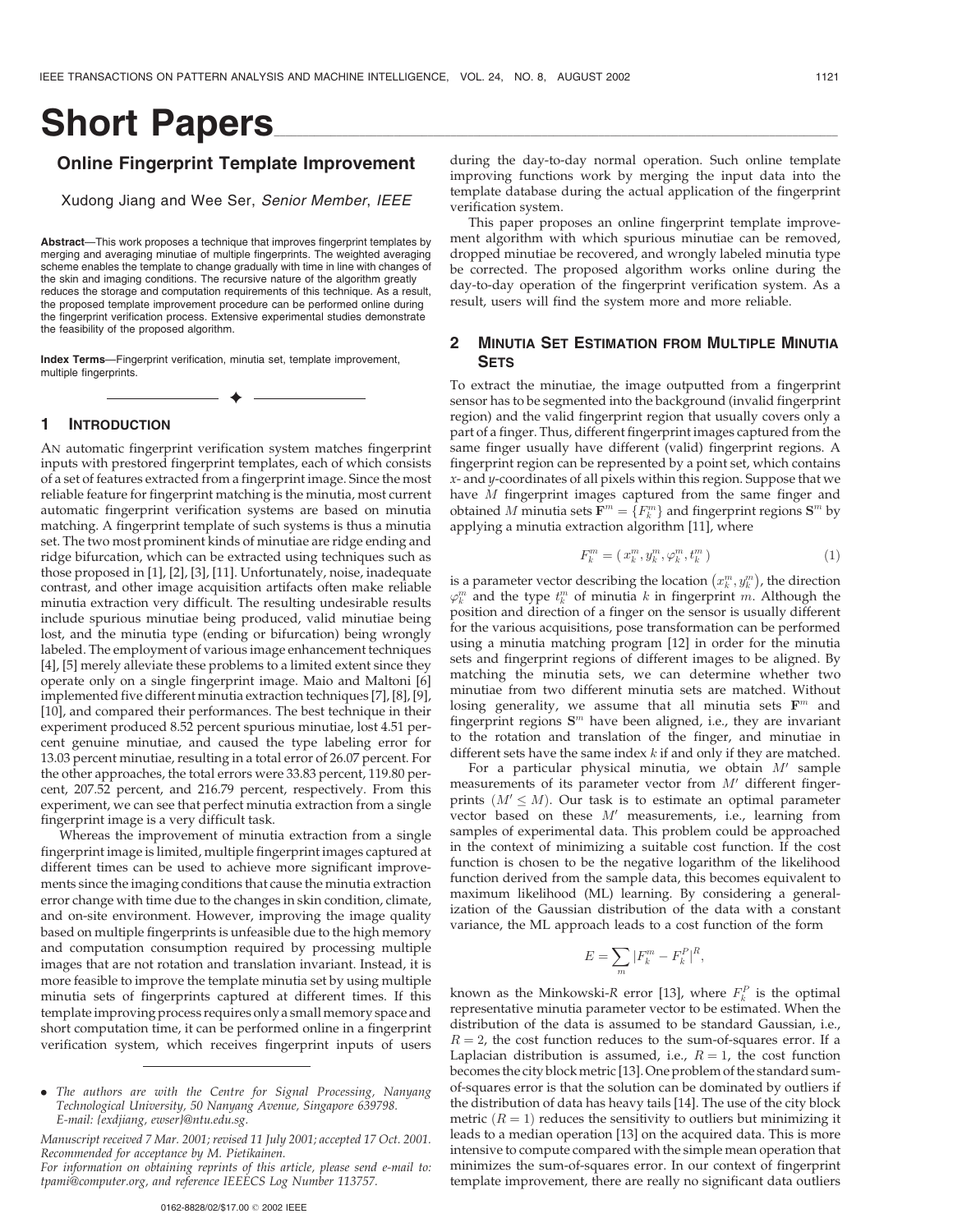since minutiae with large measurement errors cannot be matched with other corresponding minutiae with small measurement errors. This provides the motivation in using the sum-of-squares error as the cost function.

Although the biological characteristics of fingerprints ensure minutia features to be permanent and unchanging for a given finger [1], acquisition of minutiae information is affected by the skin and imaging conditions at the time of measurement and the exact manner the finger was making contact with the sensor. As a result, the measured minutia parameter inevitably changes with time and the measurements  $F_k^m$  can thus be seen as a temporal sequence of data. As such, the machine-learning task could be viewed as a problem of regression estimation, i.e., function or model learning. There are a number of well-developed approaches in the literature for these problems, for example, LPC [15], Kalman filtering [16], Hidden Markov model [17], MCMC methods [18] and EM-C algorithm [19]. However, changes to minutia parameters may occur abruptly with these changes being maintained for quite a long time due to the skin nature and human's habits.  $F_k^m$  is thus typically an abrupt rather than a smooth function of  $m$ , which makes it difficult to apply the abovementioned function learning approaches. Furthermore, fingerprint samples for a particular user are not collected in even time intervals; duration between two subsequent presentations of a finger to the system may vary between several minutes to several months. This again makes the above-mentioned approaches unsuitable.

Having considered the above factors and the computational efficiency required for an online application, we employ the weighted least-squares with predetermined weights as the learning rule. The weights are chosen based on the nature of minutia set series, the objective of the integration of the multiple minutia sets, and the computation efficiency. For instance, a higher weight should be assigned to the registered template than the query fingerprint received in the verification process since the original template obtained during the registration phase is generally more reliable than the input minutia sets obtained during the day-to-day verification process. More recent fingerprint inputs should also be assigned with higher weights than earlier ones since the integration of the multiple minutia sets is aimed at increasing the reliability of future matching process. The weights will be chosen in the next section based on these desired factors and the computational resources required.

The estimation errors for all minutiae  $k$  of all minutia sets  $m$  are expressed as

$$
e_k^m = F_k^m - F_k^P, \quad \text{for } \forall (k, m) F_k^m \in \mathbf{F}^m. \tag{2}
$$

The estimated minutia  $F_k^P$  is obtained by minimizing the weighted sum of the squared errors

$$
\sum_{m,F_k^m \in \mathbf{F}^m} w_k^m (e_k^m)^2 = \sum_{m,F_k^m \in \mathbf{F}^m} w_k^m (F_k^m - F_k^P)^2
$$
\n
$$
\Rightarrow \text{Minimum}, \quad \text{for } \forall k, F_k^m \in \mathbf{F}^m,
$$
\n(3)

where  $w_k^m$  are predetermined weights. Based on this criterion, it is straightforward to obtain

$$
F_k^P = \frac{1}{\sum_{m,F_k^m \in \mathbf{F}^m} w_k^m} \cdot \sum_{m,F_k^m \in \mathbf{F}^m} w_k^m F_k^m, \quad \text{for } \forall k, F_k^m \in \mathbf{F}^m. \tag{4}
$$

The above estimated minutia parameter  $F_k^P$  generally has better accuracy than  $F_k^m$  since it is a weighted arithmetic average over all matched minutiae. As a result, wrongly labeled minutiae type can be statistically corrected during the averaging process.

If all estimated minutiae by (4) are collected in the estimated template, a template synthesis will be performed. If we match an input fingerprint with this template, we will face the problem of matching a partial input fingerprint with a much larger full fingerprint. False nonmatch rate may decrease but false match rate may increase simultaneously, or some matching criteria have to be changed by compromise. Further, template synthesis can be simply

offline performed by enrolling several fingerprints for each finger and there is no point in online synthesizing the templates. The problem of the template synthesis was addressed in [20]. This work is not aimed at solving the problem that the template represents only a partial fingerprint, but aimed at improving the quality of the template online, i.e., reducing the minutia extraction error. Thus, our estimated template is restricted to an estimated fingerprint region  $S<sup>P</sup>$ , which can be chosen to be one of the M original fingerprint regions  $S<sup>m</sup>$  or be determined by the synthesized fingerprint region in case the template synthesis is performed beforehand in the registration phase.

Our estimated minutia set  $\mathbf{F}^P = \{F_k^P | (x_k^P, y_k^P) \in \mathbf{S}^P\}$  contains all minutiae in the region  $S^P$  extracted from the M fingerprints. As a result, genuine minutiae that are not extracted from some fingerprints can be recovered in the estimated minutia set  $F<sup>P</sup>$  if they are successfully extracted from some other fingerprints. However, any spurious minutia extracted from any fingerprint is also transferred to the estimated minutia set if it is located within  $S<sup>P</sup>$ . Therefore, a technique has to be developed to identify the spurious minutiae of the estimated template  $\mathbf{F}^{P}$ .

If an estimated minutia  $k$  is successfully extracted from fingerprint m, a certainty level  $c_k^m = 1$  is defined. If this minutia fails to be extracted from fingerprint  $m$  but its location is within this fingerprint region, a certainty level  $c_k^m = 0$  is defined. However, if the region of fingerprint  $m$  does not cover this minutia, no information about the reliability of minutia  $k$  is provided by fingerprint  $m$ . Thus, the reliability of each estimated minutia is described by  $M$  certainty levels defined by

$$
c_k^m =
$$
\n
$$
\begin{cases}\n1, & \text{if } F_k^m \in \mathbf{F}^m \\
0, & \text{if } F_k^m \notin \mathbf{F}^m \wedge (x_k^P, y_k^P) \in \mathbf{S}^m, \\
\text{unknown}, & \text{if } (x_k^P, y_k^P) \notin \mathbf{S}^m\n\end{cases}
$$
\n
$$
\text{for } \forall k, F_k^P \in \mathbf{F}^P, m = 1, 2, \dots M,
$$
\n(5)

Similar to the calculation of the estimated minutia parameter in (4), a certainty level  $c_k^P$  of the estimated minutia k can be estimated by the weighted average of  $c_k^m$  over all fingerprints whose regions cover the minutia  $k$ 

$$
c_k^P = \frac{1}{\sum_{m,(x_k^P,y_k^P) \in \mathbf{S}^m} w_k^m} \cdot \sum_{m,(x_k^P,y_k^P) \in \mathbf{S}^m} w_k^m c_k^m, \quad \text{for } \forall k, F_k^P \in \mathbf{F}^P. \tag{6}
$$

For authenticating a future input fingerprint, only the minutiae whose certainty levels are equal to or higher than a threshold  $Cv$ ,  $0 < Cv < 1$ , will be used in the matching. This means that minutiae with certainty levels lower than  $Cv$  are regarded as spurious minutiae, which must still remain in the template for the further template improvement in the future or can be removed from the template to reduce the template size if further template improvement is not conducted.

If we choose equal weights, the estimation of a minutia based on  $(4)$  and  $(6)$  is simplified to

$$
F_k^P = \frac{1}{M_k} \cdot \sum_{m, F_k^m \in \mathbf{F}^m} F_k^m, \quad \text{for } \forall k, F_k^m \in \mathbf{F}^m,
$$
 (7)

$$
c_k^P = \frac{1}{N_k} \cdot \sum_{m,(x_k^P,y_k^P) \in \mathbf{S}^m} c_k^m, \quad \text{for } \forall k, F_k^P \in \mathbf{F}^P,
$$
 (8)

where  $M_k$  is the number of fingerprints from which minutia  $k$  is extracted and  $N_k$  is the number of fingerprints that cover the position of minutia  $k$ . In this case, we see that it is the minutia occurrence frequency that is used to recover dropped minutiae and remove spurious minutiae.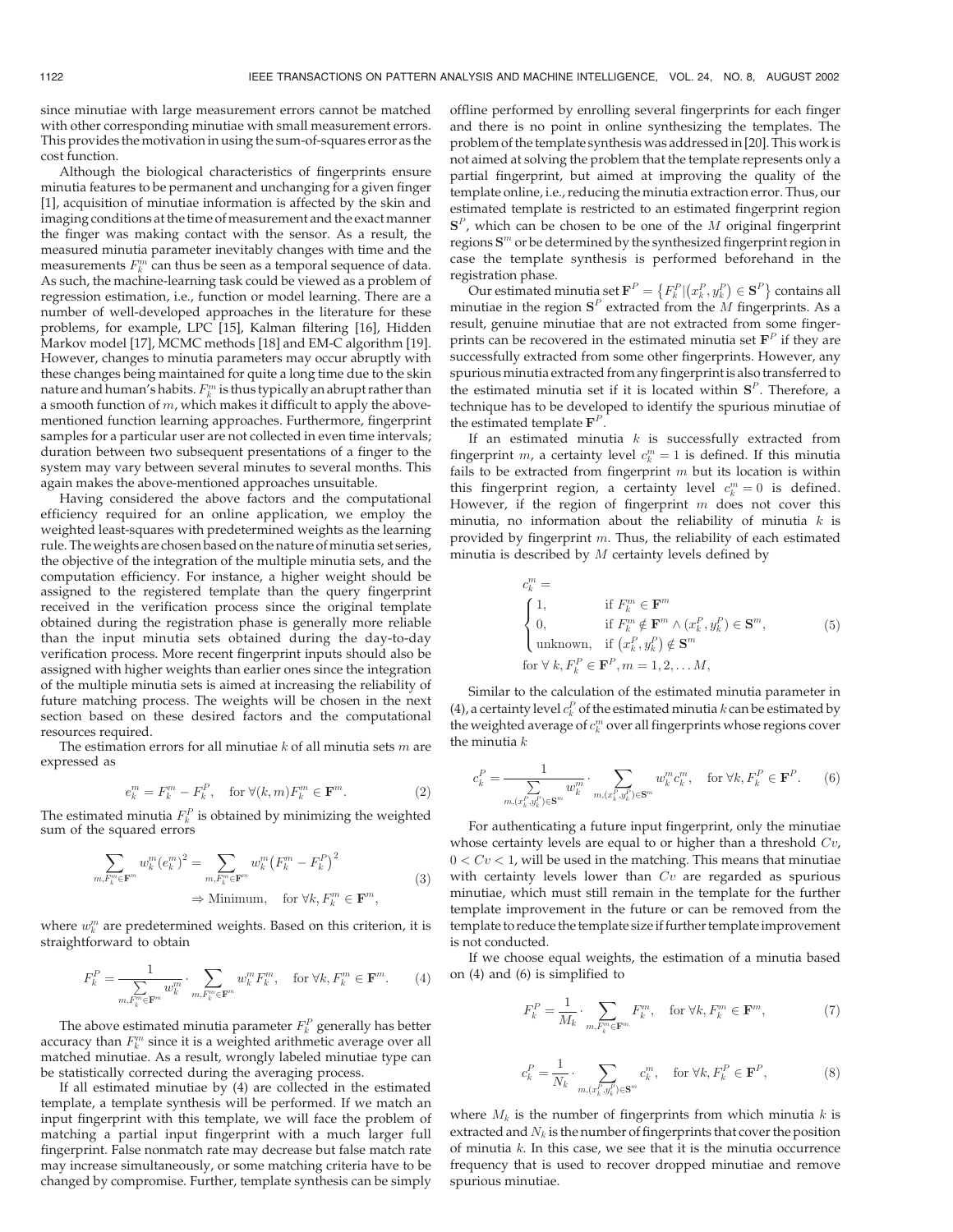

Fig. 1. ROC curves on (a) DB1\_a, (b) DB2\_a, (c) DB3\_a, and (d) DB4\_a.

#### 3 **ONLINE FINGERPRINT TEMPLATE IMPROVEMENT**

It is not user-friendly to capture a number of fingerprints of the same finger at long intervals in the registration phase. However, during the verification operation of a fingerprint verification system, input fingerprints are successively received and compared with the templates. If an input fingerprint is successfully matched with a template, these two fingerprints are verified to have originated from the same finger. Therefore, input fingerprints can be used to improve the matched template online during the day-to-day operation of the fingerprint verification system. However, to use (4) and (6) to improve a template, all matched input minutia sets and fingerprint regions need to be stored and an arithmetic average over all matched minutia sets need to be calculated for every template update. This requires a large storage space and significant computation time. However, storage space and verification time are often serious constraints, especially in stand-alone application. To reduce the storage space and processing time requirements, we need a simplified fingerprint region representation and a recursive algorithm.

It is not difficult to simplify the fingerprint region representation. A polygon represented by a few points can be used to approximate a fingerprint region [21] and to determine whether a minutia point of another fingerprint is located within this region. It is easy to prove that a point with location  $(x, y)$  is within a polygon represented by L points  $(x_i, y_i)$ ,  $j = 1, 2, \dots L$ , if and only if:

$$
A_j x + B_j y + C_j < 0, \quad \text{for all } j, j = 1, 2, \dots, L,\tag{9}
$$

where  $A_j = y_j - y_{j+1}$ ,  $B_j = x_{j+1} - x_j$ , and  $C_j = -A_j x_j - B_j y_j$  with  $(x_{L+1}, y_{L+1}) = (x_1, y_1).$ 

A recursive algorithm that implements the weighted averaging in (4) and (6) can be derived by choosing the weights properly. As mentioned earlier, the finger skin and imaging condition changes with time and the template improvement is aimed at increasing the reliability of future matching processes. Thus, the more recent fingerprint inputs should be assigned higher weights than earlier ones. In addition, a fingerprint image is usually captured with much more caution during the registration process compared with those acquired during the day-to-day verification. Therefore, a higher weight should be assigned to the original registered template. We thus choose a power series  $\alpha^n$  to weight the fingerprint sequence and another constant  $\lambda$  to distinguish the weights of input fingerprints from that of the original template fingerprint.

Let  $F_k^P(N)$  denote the improved template minutia by using an original template minutia  $F_k^P(0)$  and N input minutiae  $F_k^I(n)$  of N input fingerprints,  $n = 1, 2...N$ , where fingerprint *n* is received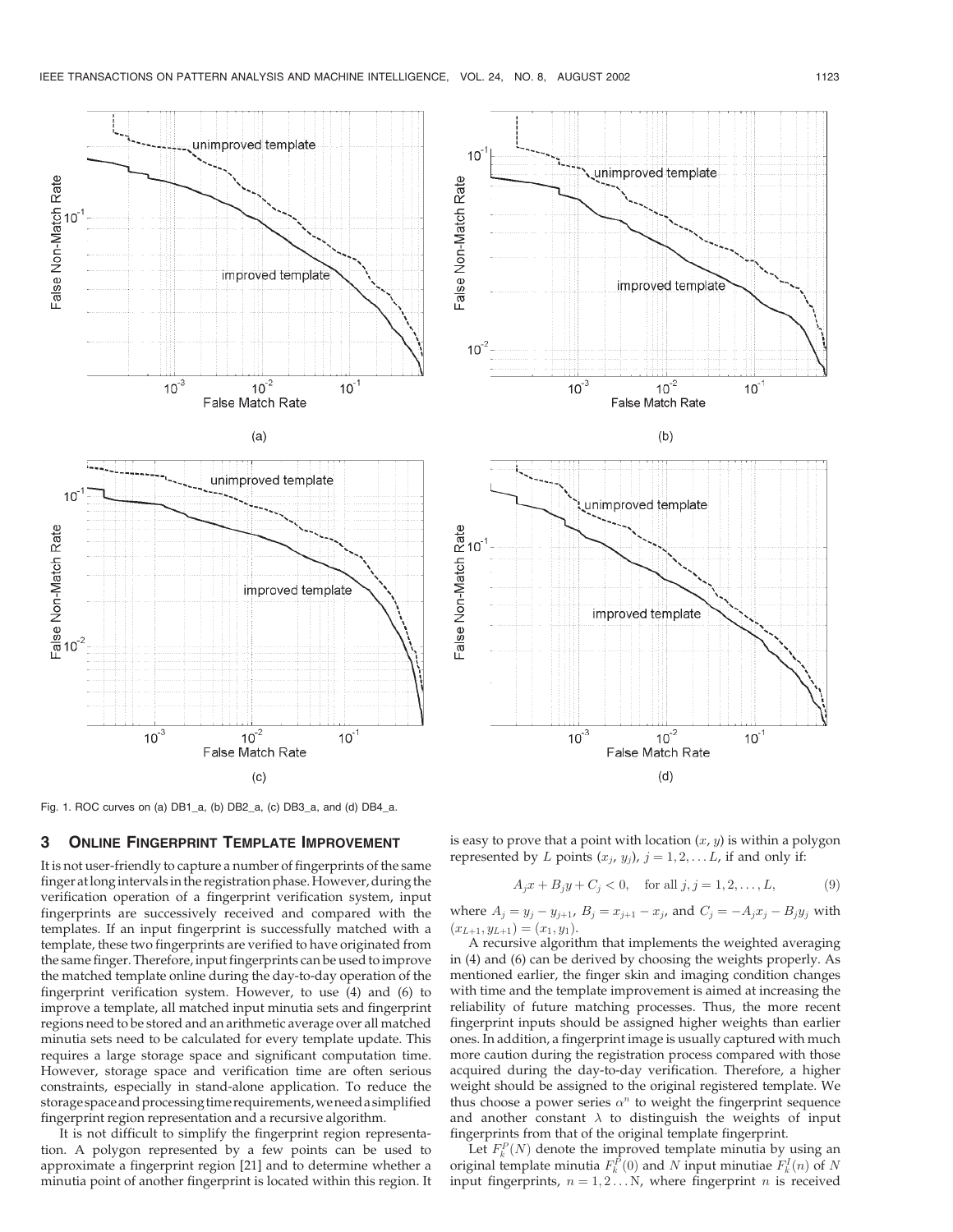

Fig. 2. Average numbers of minutiae.

earlier than fingerprint  $n + 1$ . Without losing generality, (4) can be rewritten as

$$
F_k^P(N) = \alpha^N F_k^P(0) + \lambda \sum_{n=0}^{N-1} \alpha^n F_k^I(N-n), \qquad (10)
$$

with the condition of

$$
\alpha^N + \lambda \sum_{n=0}^{N-1} a^n = 1.
$$
\n
$$
(11)
$$

The power series coefficients  $\alpha^n(\alpha < 1)$  weight the more recent fingerprint entries more heavily than earlier ones, while the constant  $\lambda(\lambda < 1)$  scales the weights of input fingerprints with respect to the original template. By choosing  $\lambda = 1 - \alpha$ , it is not difficult to prove that condition (11) holds independent of the values of  $\alpha$  and N. Thus, we can use the same value of  $\alpha$  in (10) for different number of entries  $N$ , i.e., we can have

$$
F_k^P(N+1) = \alpha^{N+1} F_k^P(0) + \lambda \sum_{n=0}^{N} \alpha^n F_k^I(N+1-n). \tag{12}
$$

From (10) and (12) with  $\lambda = 1 - \alpha$ , it is straightforward to obtain

$$
F_k^P(N+1) = \alpha F_k^P(N) + (1-\alpha)F_k^I(N+1).
$$
 (13)

Equation (13) is the recursive template minutia parameter update formula where  $F_k^P(N)$  is the old template minutia parameter and  $F_k^P(N + 1)$  the new template minutia parameter after the fingerprint verification system receives a new entry  $F_k^I(N+1)$ . If an input minutia  $F_k^I(N+1)$  is located within the template fingerprint region, but there is no old template minutia  $F_k^P(N)$  matched with it, this input minutia will be merged into the template, i.e.,  $F_k^P(N + 1) = F_k^I(N + 1)$ .

In a similar way, a recursive certainty level update formula can be easily derived from (6) as

$$
c_k^P(N+1) = \alpha c_k^P(N) + (1 - \alpha)c_k^I(N+1),\tag{14}
$$

where  $c_k^P(N)$  is the old certainty level of template minutia k and  $c_k^P(N+1)$  the new certainty level of template minutia k after the system receives a new entry with certainty leve  $c_k^I(N + 1)$ .

It is worth noting that falsely matched input fingerprints will have an adverse effect on the template improvement process. To reduce the probability of this happening, an input fingerprint is used to update the matched template only if their matching score  $ms$  is higher than a threshold  $Mu$  that is set to be larger than the verification threshold  $Mv$  of a fingerprint verification system. Furthermore, we could limit the shortest time interval  $Ti$  between



Fig. 3. Average matching scores.

two successive updates of a template to prevent any intentional repeated abuse of the template update process. This way, we can diminish the negative effects of the online fingerprint template improvement procedure.

The proposed online fingerprint template improvement algorithm is summarized as follows:

- 1. Users enroll for the fingerprint verification system. For each enrolled fingerprint, a fingerprint region  $S<sup>p</sup>$  is segmented out and represented by  $L$  points and a minutia set  ${F_k^P}$  is extracted. A certainty level  $c_k^P = 1$  is initialized for each extracted minutia. Template update time  $tu$  is initialized to be the current time tc.
- $2.$ The fingerprint verification system waits until an input fingerprint is received.
- Segment out the fingerprint region and represent it with  $L$  $3<sub>1</sub>$ points. Extract input minutia set  ${F_k^I}$ . Match it with each template  ${F_k^P|c_k^P \geq Cv}$ . If the maximal matching score  $ms \leq Mv$ , reject this input and go to Step 2, otherwise output the corresponding finger ID.
- Read the current time tc. If  $ms \leq Mu$  ( $Mu > Mv$ ) or  $(tc - tu) < Ti$ , go to Step 2, otherwise  $tu = tc$ .
- The matched template  $\{F_k^P\}$  is updated as follows: 5.
	- For all matched template minutiae,  $F_k^P$  and  $c_k^P$  are updated by

$$
\alpha F_k^P + (1 - \alpha) F_k^I \Rightarrow F_k^P
$$

and  $\alpha c_k^P + 1 - \alpha \Rightarrow c_k^P$ .

- Find all unmatched template minutiae located within the input fingerprint region by using (9). The certainty levels of these minutiae are updated by  $\alpha c_k^P \Rightarrow c_k^P$ .
- The certainty levels of other template minutiae (i.e., those located outside the input fingerprint region) are unchanged, i.e.,  $c_k^P \Rightarrow c_k^P$ .
- Find all unmatched input minutiae located within the d. template fingerprint region by using (9). Merge these minutiae into the template, i.e.,  $F_k^I \Rightarrow F_k^P$  with  $c_k^P=1-\alpha.$
- Remove all template minutiae whose certainty levels e. are lower than a threshold  $Cu$  ( $0 < Cu < 1 - \alpha < Cv <$ 1) to limit the enlargement of the template size. Store the updated template and go to Step 2.

The above proposed online fingerprint template improvement algorithm updates a fingerprint template using a recursive algorithm that implements a weighted averaging over all matched fingerprints. It increases the precision of minutia parameter, corrects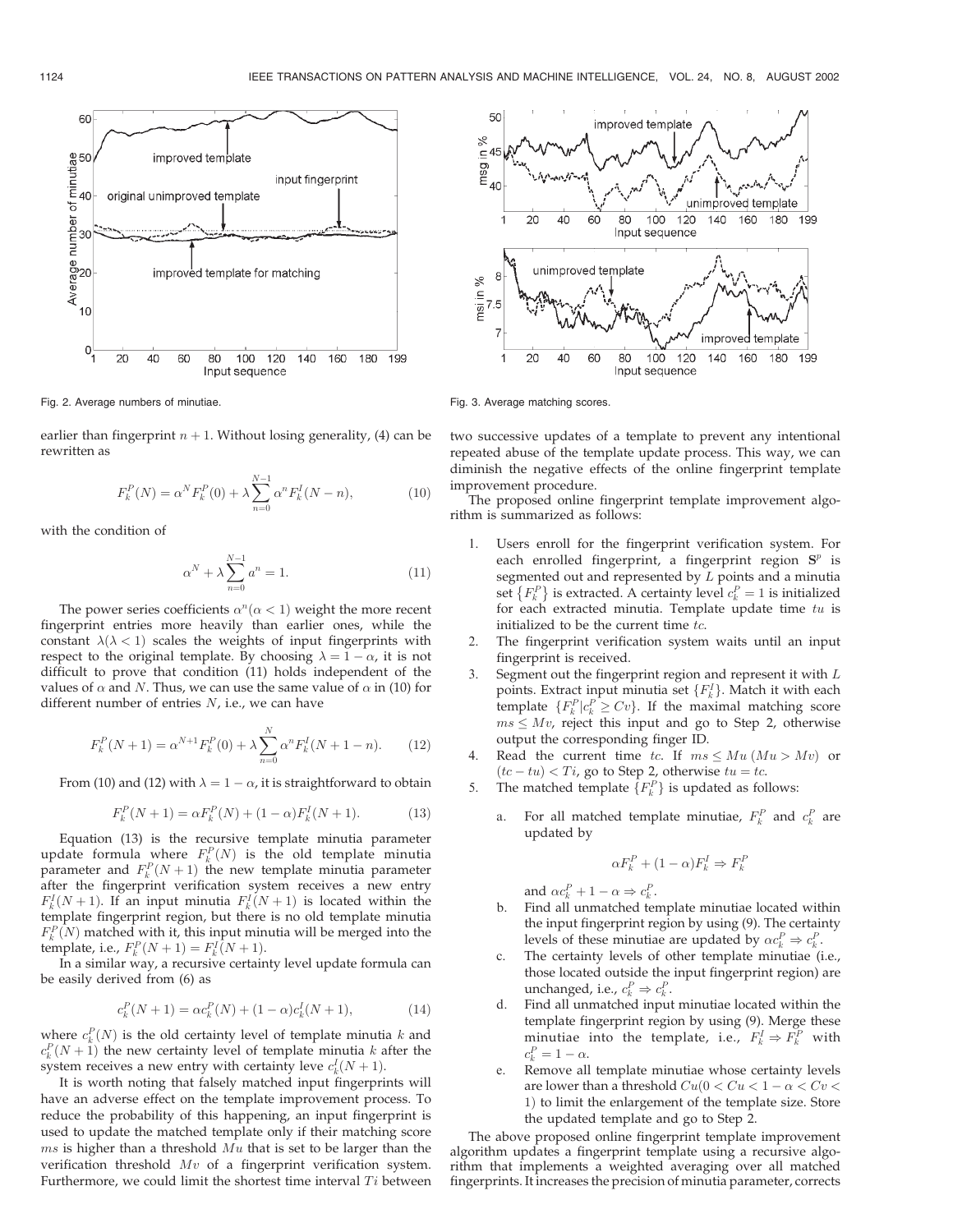

Fig. 4. (a) False match rate and false nonmatch rate versus threshold and (b) ROC curves on DB\_T.

wrongly labeled minutia type, recovers dropped minutiae (from  $c_k^P < Cv$  to  $c_k^P \ge Cv$ ) and removes spurious minutiae (from  $c_k^P \ge Cv$ to  $c_k^P < Cv$ ). Furthermore, the algorithm accords greater importance to more recently acquired fingerprints so that it weakens the effect of older skin and imaging conditions while strengthening recent ones. The recursive algorithm works only on the current input fingerprint and the stored template. This greatly reduces the processing time and storage space requirements and, therefore, enables our proposed approach to be online employed.

#### 4 **EXPERIMENTAL STUDIES**

For a meaningful performance evaluation of our online fingerprint template improvement algorithm, the test database should contain not only a large number of finger IDs, but also a large number of sample fingerprints per finger. Unfortunately, it is very difficult to find or build up such a database. Thus, we decided to conduct experiments with two different kinds of databases. The first experiment used the FVC2000 [22] databases that contain a large number of finger IDs and eight sample fingerprints per finger. The second experiment used a database collected by us that contains only 12 finger IDs but 200 sample fingerprints per finger. The algorithm parameters chosen for both experiments were:  $L = 8$ ,  $\alpha = 0.8$ ,  $C_u = 0.15$ ,  $C_v = 0.5$ ,  $Mu = Mv = 0.25$ , and  $Ti = 0$ .

There are four databases, DB1\_a, DB2\_a, DB3\_a, and DB4\_a, used in FVC2000. Each database contains 100 finger IDs and eight fingerprints per finger (800 fingerprints in all). Let  $\mathbf{F}_i^i$  denote the minutia set extracted from the *i*th sample fingerprint of the *j*th finger,  $i = 1, 2, \dots 8$ ,  $j = 1, 2, \dots 100$ . To test the verification performance with the unimproved template, each template  $\mathbf{T}_i^i = \mathbf{F}_i^i$  was matched against the inputs  $\mathbf{F}_i^k$  ( $i < k \leq 8$ ) to obtain the genuine matching scores and each template  $\mathbf{T}_i^1 = \mathbf{F}_i^1$  was matched against the inputs  ${\bf F}_k^1$  ( $j < k \le 100$ ) to obtain the impostor matching scores. Let  ${\bf T}_j^i(k)$ denote the improved template by using the original template  $\mathbf{F}_i^i$  and six inputs  $\mathbf{F}_i^m$   $(1 \leq m \leq 8, m \neq i, m \neq k, i < k \leq 8)$ . To test the verification performance with the improved template, each improved template  $\mathbf{T}_{i}^{i}(k)$  was matched against the input  $\mathbf{F}_{i}^{k}$  to obtain the genuine matching score and each template  $\mathbf{T}_i^1(2)$  was matched against the inputs  $\mathbf{F}_k^1$   $(j < k \leq 100)$  to obtain the impostor matching scores. In both tests, a total of  $((8 \times 7)/2) \times 100 = 2,800$  genuine matches and  $(100 \times 99)/2 = 4,950$  impostor matches were performed on each database. These numbers of matches are the same as that used in the FVC2000 [22]. Fig. 1 illustrates the ROC curves on the four FVC2000 databases. These ROC curves on the four different

databases consistently show that our template improvement algorithm causes a significant improvement in the verification accuracy.

In the second experiment, a Veridicom CMOS sensor of size  $300 \times 300$  pixels was used to capture fingerprints. Twelve untrained users were enrolled by capturing one template fingerprint per user. Each of these 12 users was asked to represent the enrolled finger to the system to produce input fingerprints several times (no more than five times) every working day until 199 input fingerprints per user were received. Each input fingerprint was matched online with the 12 templates and used to update (online improve) the template that had the maximal matching score if this matching score was higher than  $Mu$ . In this way, 2,400 fingerprints were collected in database DB\_T and the numbers of genuine matches and imposter matches are  $199 \times 12 = 2,388$  and  $199 \times 11 \times 12 = 26,268$ , respectively.

To show the template improvement progress clearly against the fingerprint input sequence, we averaged the results over the 12 users. Fig. 2 plots the average numbers of minutiae of the input fingerprints, the original templates, and the improved templates as well as the average numbers of improved template minutiae that were valid for matching. From Fig. 2, the improved template size increased with the first few fingerprint inputs and then stabilized at around twice the original unimproved template size. However, Fig. 2 also shows that the improved template had averaged fewer valid minutiae for matching than the original template. It means that, in most cases, the template improvement process removed more spurious minutiae compared with recovering dropped minutiae. This is because our minutia extraction algorithm, like most other minutia extraction approaches [6], usually produces more spurious minutiae than dropped minutiae. This experiment also tells us that the improved verification performance is not due to the increased number of minutiae in the improved template but the improved template quality.

Fig. 3 illustrates the average genuine matching scores  $msg$  and the average imposter matching scores  $msi$  against the fingerprint input sequence. Fig. 3 clearly shows that the improved template produced not only higher genuine matching scores but also lower imposter matching scores than the unimproved template. Obviously, the higher genuine matching score is due to the template improvement process. The lower imposter matching score also does not surprise us as the template improvement process reduced the number of spurious minutiae and, thus, lowered the impostor matching score. Both the higher genuine matching and the lower imposter matching scores improved the fingerprint verification accuracy, as shown in Fig. 4.